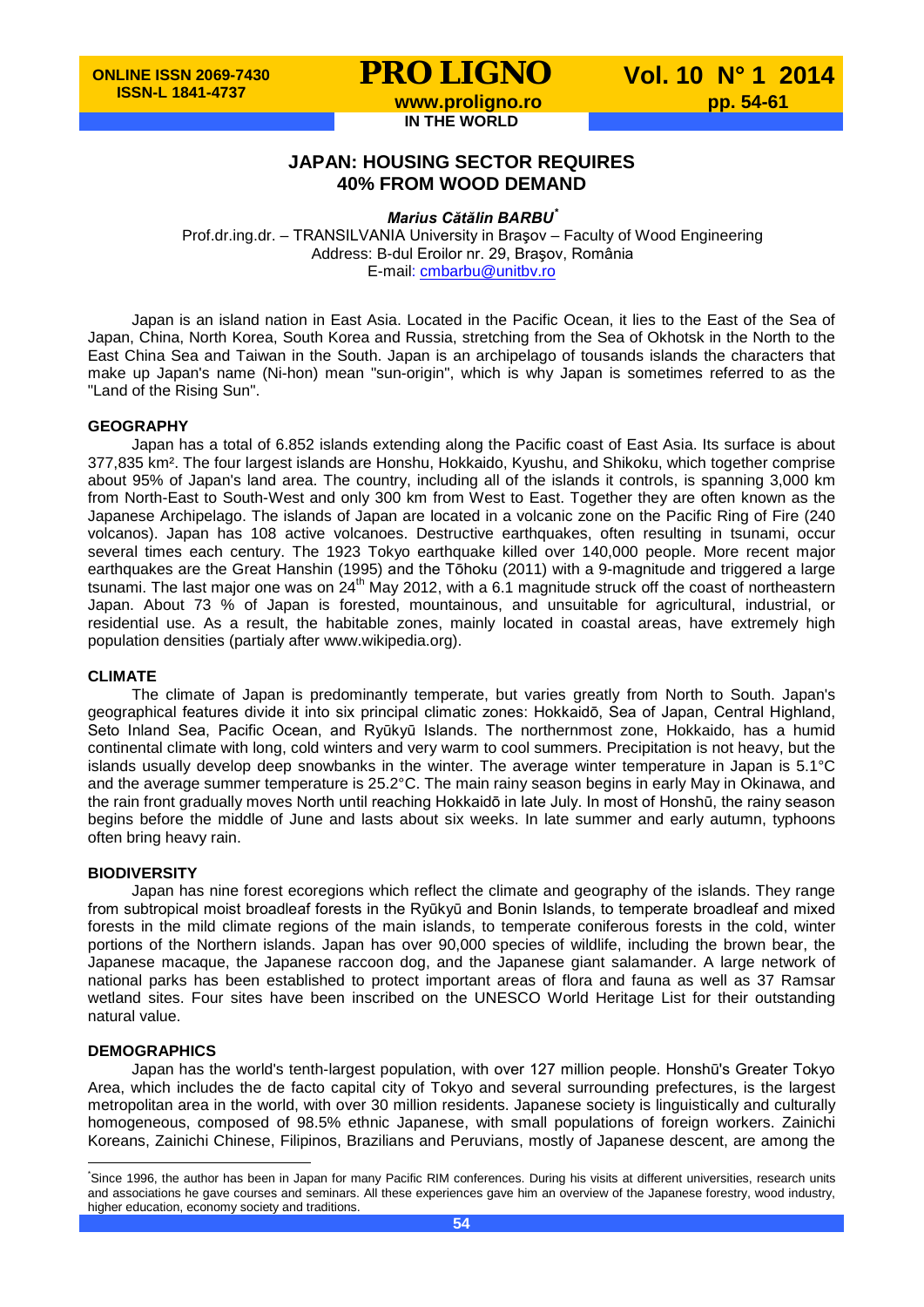## **PRO LIGNO** Vol. 10 N° 1 2014<br>www.proligno.ro pp. 54-61 **IN THE WORLD**

small minority groups in Japan. Japan has the longest overall life expectancy at birth of any country in the world: 83.5 years for persons born in the period 2010–2015. The Japanese population is rapidly aging as a result of a post–World War II baby boom followed by a decrease in birth rates. In 2009, about 22.7% of the population was over 65, by 2050 almost 40% of the population will be aged 65 and over, as in 2006. Japan's population is expected to drop (-25%) to 95 million by 2050 (different sources).

#### **ECONOMY**

Some of the structural features for Japan's economic growth developed in the Edo period (1600's), such as the network of transport routes, by road and water, and the futures contracts, banking and insurance of the Osaka rice brokers. As of 2012, Japan is the 3rd largest national economy in the world, after the United States and China, in terms of nominal GDP (45,920 USD), and the fourth largest national economy in the world, after the United States, China and India, in terms of purchasing power parity. As of January 2011, Japan's public debt was more than 200% of its annual gross domestic product, the largest of any nation in the world. The service sector accounts for 75% of the gross domestic product. Japan has a large industrial capacity, and is home to some of the largest and most technologically advanced producers of motor vehicles, electronics, machine tools, steel and nonferrous metals, ships, chemical substances, textiles, and processed foods. Japan is home to 326 companies from the Forbes Global 2000 or 16.3% (as of 2006). Agricultural businesses in Japan cultivate 13% of Japan's land, and Japan accounts for nearly 15% of the global fish catch, second only to China. As of 2010, Japan's labor force consisted of some 66 million workers. Japan has a low unemployment rate of around 4%. Almost one in six Japanese, or 20 million people, lived in poverty in 2007. Housing in Japan is characterized by limited land supply in urban areas. Japan is the second-largest producer of automobiles in the world. Japan's main export markets are China (19%), the United States (16%), South Korea (8%), Taiwan (6%) and Hong Kong (6%) as of 2009. Its main exports are transportation equipment, motor vehicles, electronics, electrical machinery and chemicals. Japan's main import markets as of 2009 are China (22.2%), the US (11%), Australia (6.3%), Saudi Arabia (5.3%), United Arab Emirates (4.1 %), South Korea (4%) and Indonesia (4%). Japan's main imports are machinery and equipment, fossil fuels, foodstuffs (in particular beef), chemicals, textiles and raw materials for its industries (especialy wood products). Although Japan has officially renounced its right to declare war, it maintains a modern military with the sixth largest military budget, used for self-defense and peacekeeping roles (partialy after www.wikipedia.org).

#### **FOREST PROFILE**

Hills and mountains cover 70% of the land. Forests cover 24 million ha or 67% of the land. Among temperate countries, only Finland surpasses Japan in terms of ratio of forest cover. But because of its large population, the forest area per capita is a mere 0.2 ha or about one-third of the global average (www.worldforestry.org). According to Japan's forestry agency (1995) there were 53% natural forests left in the country. Here the term "natural forests" includes a secondary forest grow naturally. Traditional people have preserved their forests, understanding the ability of the forests to prevent natural disaster such as landslides or floods and, in particular, they have carefully stewarted an area called "satoyama", which is located between a village and the wilderness. It mainly consists of secondary forests, farmland, farm ponds, and meadows that are habitat for wild animals and plants, while and at the same time supplying crops. In general, the species distribution in terms of areas is as follows: about 50% predominantly coniferous, more 42% predominantly broadleaved, 7.4% mixed forest stands, and about 0.6% predominantly bamboos. Japan's climate is very different from north to south, and gives rise to various kinds of forests. Japan's forests are classified into five types:

- *Sub-tropical zone forest* covers Ogasawara and the southwestern islands, where the average temperature is 21°C. Sub-tropical trees and mangrove grow here.

- *Warm temperate zone forest* located in Kyushu and Shikoku, and in the southern part of Honshu, where the average temperature is from 13°C to 21°C.

- *Cool temperate zone forest* in the central and northern parts of Honshu and the Oshima Peninsula of Hokkaido.

- *Mixed forest of coniferous and deciduous broad-leaved trees*, where the average temperature is almost the same as in the Cool temperature zone forest. It is located in the lowlands north of the Oshima Peninsula.

Reforestation and forest maintenance have been part of the Japanese culture for over 400 years, and in some areas for as long as 600 years. Living under conditions of steep topography, high rainfall and frequent earthquakees, the people of Japan have long developed a keen appreciation of the direct role of forests in mitigating natural disaster. Japan has preserved its land while utilizing the forests effectively for centuries. The history of organized initiatives to conserve forests dates back to the beginning of the Edo Era (1600's) with the designation of specific forest areas for water conservation and sand stabilization. Official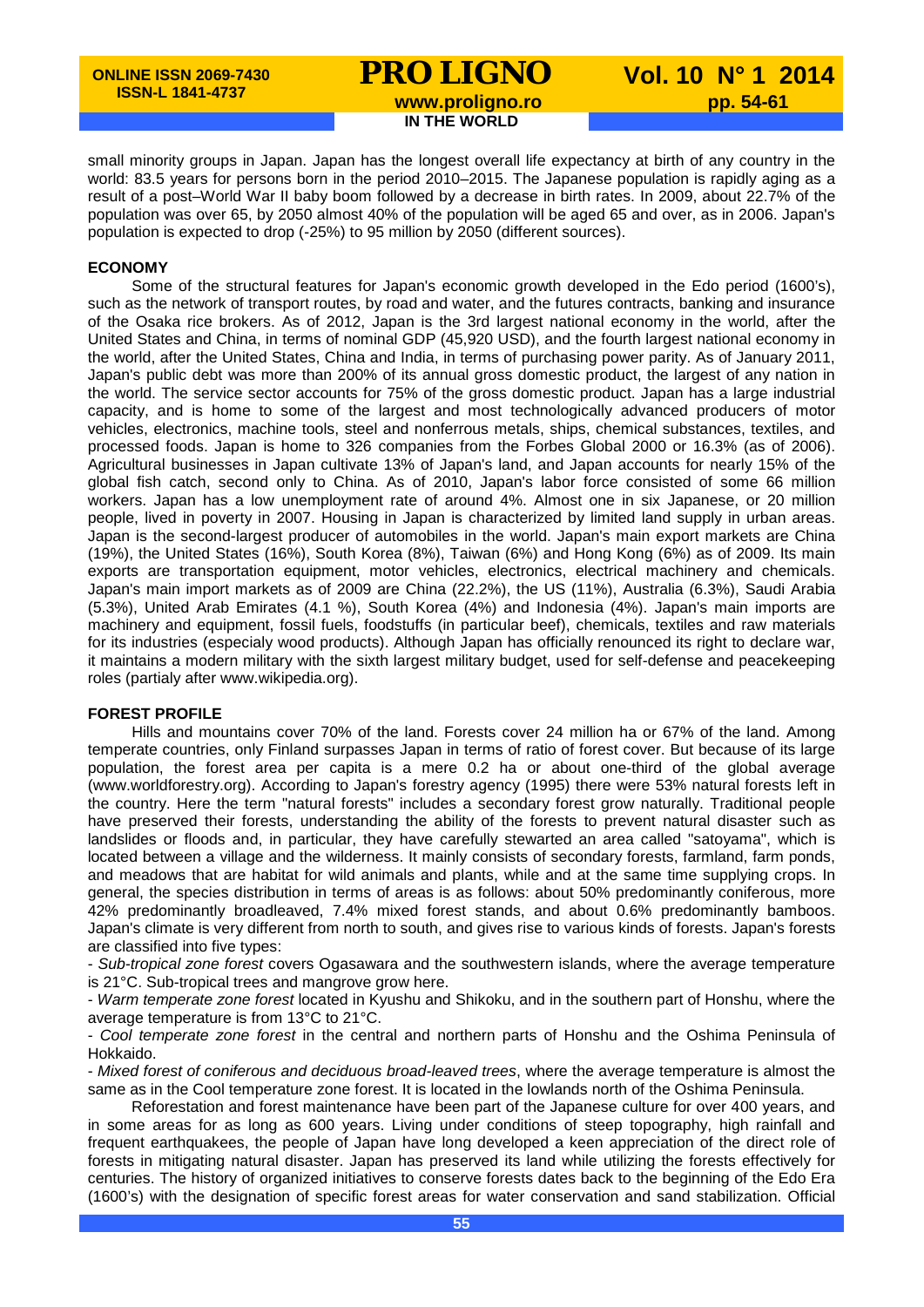## **PRO LIGNO** Vol. 10 N° 1 2014<br>www.proligno.ro pp. 54-61

**IN THE WORLD**

orders were issued placing restrictions on felling and exploitation in order to prevent forest degradation. The struggle to conserve forests was sustained through the centuries and eventually gave birth to the Forest Law enacted in 1897 establishing a nation-wide forest protection system. Multi-storey forest management places emphasis on a low-impact harvest system which helps ensure that mountainsides are not denuded. Rational management of natural forests, combined with diverse systems, provide environmental benefits. Forests are selectively harvested and result in the development of mixed stands of trees having different heights and more than one species, consistent with the "Intensive Management System for Multi-storey Forests". About 41% of Japan's forest area, more than 10 million ha, consists of plantations. Major plantation species are cedar, cypress and pine in most parts of Japan; to note specifically Sugi - Japanese Cedar (*Cryptomeria japonica*) and Hinoki - Japanese Cypress (*Chamaecyparis obtusa*) which were planted during the 1950´s under the assumption of intensive management for high-quality timber. Felling is restricted in fragile areas for both plantation and natural forests which play a crucial role for protection of Public benefits and services. Approximately 64% of plantations are less than 40 years old and therefore need sustained tending. The total growing stock in Japan's forests has been calculated at 3,500 million  $m^3$ , and a good half of it consists of softwood species in man-made forest plantations. About 42% of forests are in public ownership, and 58% of forests are private. 49% of the private forest (14.5 million ha) is natural and 46% is planted. 31% is national forest (7.8 million ha) and 61% of it is natural (31% plantation). Only 11% are public forest (2.8 million ha) and 51% natural (44% plantation). Japan has more than 2.5 million ha of land in formally protected areas. Included in this total is a network of specific forest reserves (after Japanese Forestry Agency).

### **WOOD PRODUCTS AND TRADE**

#### *Supply/demand of the wood industry*

Japan is a major consumer of wood and paper products. It has extensive domestic forest product processing industries, which utilize a large quantity of imported raw materials. Even though two thirds of its land is covered by forests, Japan is one of the world largest wood importers. Foreign imported timber is cheaper than Japan's domestically grown logs, even after considering freight costs for importing it. Japan is one of the world's largest importers of forest products and by far the largest importer of tropical logs and wood products (sawnwood and panels) after China. Japan´s forest industries are generally characterized by large, modern, technologically advanced mills. Nonetheless, only a few number of smaller, older sawmills still operate. Harvesting in Japan´s own forests is well below sustainable levels of growth and production due to the very high costs and complicated rules for forest management. The wood demand was approximately 70 million m<sup>3</sup> in 2010, which has been decreasing in recent years mainly due to recession of economy. Among the total wood products demand, the largest is plywood, 46% and the next is lumber for sawn timber, 36%. Unfortunately importing wood has not only supported deforestation in other countries, it has also caused a decline in Japan's local processing industry. Tree farming was encouraged as a national policy in the middle of the 20th century. Now many tree farms have been abandoned and are particularly vulnerable to landslides during heavy rains. The demand for industrial wood decreased within 20 years dramatically. In 1990 the amount of wood for industrial use (including pulp and paper) was 111 million  $m<sup>3</sup>$  and dropped to 82 million  $m<sup>3</sup>$ in 2007. The supply with domestic wood (for industrial purposes) was close to 30 million  $m<sup>3</sup>$  in 1990 and dropped to the half in 2003 (16 million  $m^3$ ) and increased consecutively the next years and reached 19 million m<sup>3</sup> in the last years (after Japanese Forestry Agency, Hidayat, 2007).

#### *Energy use of woody biomass*

Among the variety of woody biomasses, most of the "mill residue wood" and "construction refuse wood" is almost fully utilized. However, more than 20 million m<sup>3</sup> of "unused thinned wood," a by-product of wood production, is estimated to be left in the forests every year. Use of this "unused thinned wood" is indispensable for the promotion of energy production using woody biomass. In August 2011, the "Act on Purchase of Renewable Energy Sourced Electricity by Electric Utilities" was adopted in the Diet. In accordance with the legislation, the "Feed-in Tariff Scheme for Renewable Energy" was introduced in July 2012. The scheme will support power generation from biomass. The major increase in wood demand registered in the last two decades is for fuel wood, which doubled from 0.5 to more than 1 million m<sup>3</sup>. Also the use of pellets for heating starts to increase in Japan and also the importation of them (after Japanese Forestry Agency).

#### *Wood processing industry*

A rapid decrease of this industry was reported since 1990s which changed dramatically the no. and national infrastructure. The no. of sawmills reduced from 16,881 in 1990 to 7,905 in 2007 and it continued. The volume of logs processing into sawwood decreased from 30 million  $m<sup>3</sup>$  in 1990 to less the 10 million  $m<sup>3</sup>$ today. According to Pöyry (2009) the imports of softwood logs decreased from 12 million m<sup>3</sup> in 1999 (45%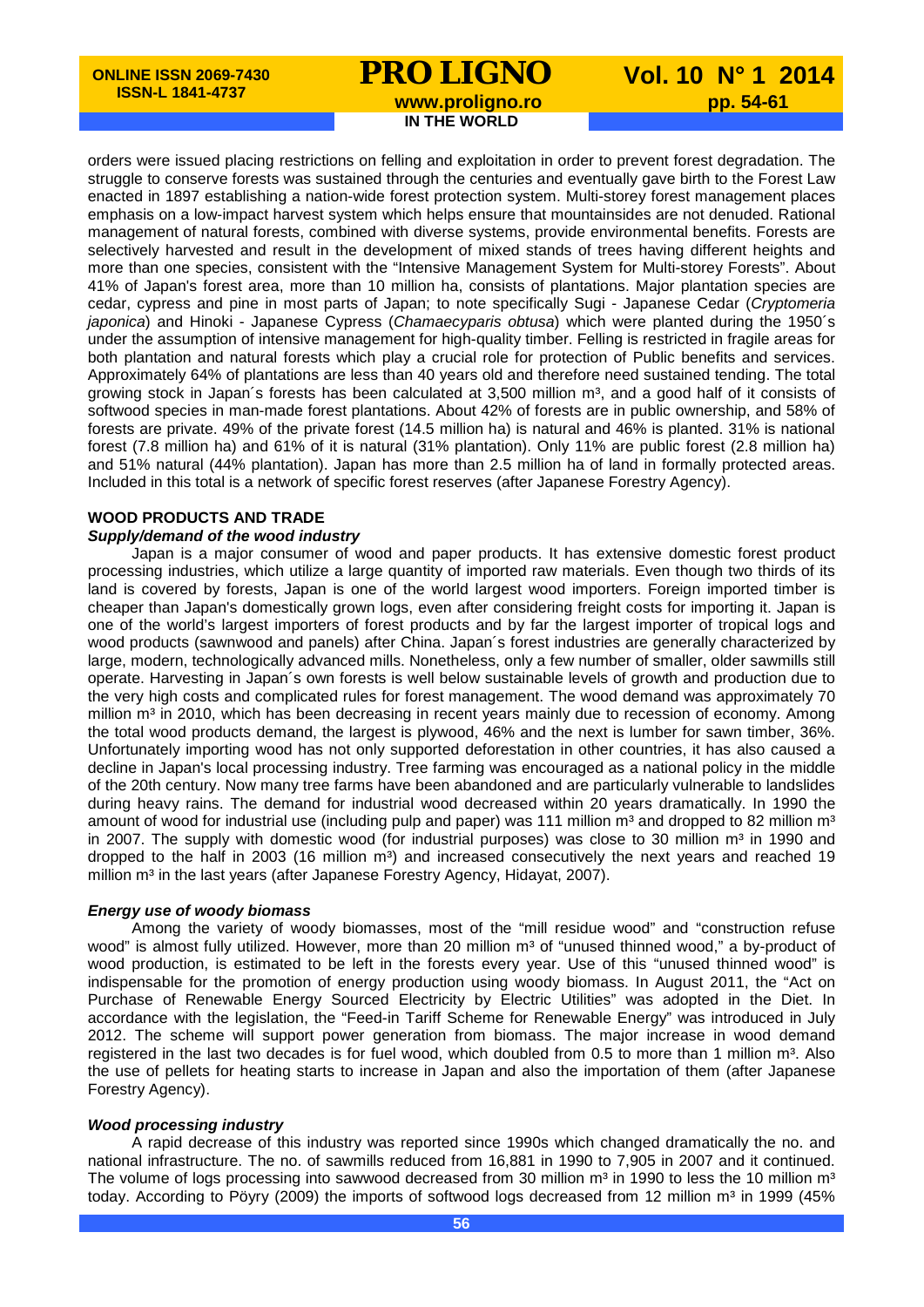# **PRO LIGNO** Vol. 10 N° 1 2014<br>www.proligno.ro pp. 54-61

**IN THE WORLD**

Russia, 30% USA) to less than 4 million m<sup>3</sup> in 2010 (50% USA, 30% Canada). According to the report of the Japan Lumber Importers' Association the demand for processing logs (sawnwood and veneer) in 2014 is forecasted to be 4.4 million  $m^3$ , which falls below the forecasted shipments of 4.6 million  $m^3$  (74% North America) for 2013 (after Japan Lumber Journal, Vol.55/2, 2014). The imports of sawn softwood from Europe (especially Alps region and Scandinavia and also Oceania) assure highly quality timber for construction (spruce, pine) and the Japanese investments in South East Asia allow imports of cheap timber (plantation pine). Pöyry (2010) signalized that the exportation of soft sawnwood from Europe to Japan decreased also from 3 million m<sup>3</sup> in 2005 to less than 2 million in 2009. An increase of this amount due to the reconstruction activities and increase of wood housing is foreseen. According to the report of the Japan Lumber Importers' Association the demand for sawnwood in 2014 is forecasted to be 6.9 million  $m^3$ , which falls below the forecasted shipments of 7.8 million m<sup>3</sup> (48% Europe, 36% North America) for 2013 (after Japan Lumber Journal, Vol.55/2, 2014). The significant development of this industry is the wood lamination business which increased the capacities by three times within 15 years to 1.65 million  $m<sup>3</sup>$  based partially on imported panels.

#### *Plywood Supply*

Generally the no. of plywood companies decreased from over 500 in 1990 to less than a half in the last years. Special veneer production supposed to stay constant. Comodity plywood is strongly imported. Compiled by the Japan Plywood Manufacturers' Association from the Trade Statistics of the Ministry of Finance, the amount of imported plywood in November 2013 was 301,835 m<sup>3</sup> (7.1% increase compared to the same month in the previous year) shifting from a decrease in the previous month to an increase. The largest import country is Malaysia 43.0%, followed by Indonesia 28.5% and China which fell below the results of the same month in the previous year for the 3rd consecutive month to 21.9%. According to Plywood Statistics compiled by the Ministry of Agriculture, Forestry and Fisheries, the amount of production (domestic supply) of regular plywood in November increased to  $244,095$  m<sup>3</sup> (4.3% increase compared to the same month in the previous year), and ith the effects of the good condition in housing demand, the amount of shipments also increased to 259,579 m<sup>3</sup> (6.2% increase). Because the amount of shipments exceeded the amount of production, the stocks decreased to  $165,669$  m<sup>3</sup> (28.1% decrease). The amount of stocks of softwood plywood was 121,808 m<sup>3</sup> (32.1% decrease) decreasing to a level of about two-thirds of the same month in the previous year. According to Pöyry (2009) the Japanese annual production of plywood was 2.3 million  $m<sup>3</sup>$  and the consumption about 5.1 million  $m<sup>3</sup>$ . Paulitsch (2013) informed about the decrease in the production and consumption of plywood in Japan from over 3 million  $m<sup>3</sup>$  respectively over 8 million  $m<sup>3</sup>$  in 2006. At that time 1.5 million  $m<sup>3</sup>$  were imported from Malaysia and about 1 million  $m<sup>3</sup>$  from China and Indonesia each (after Japan Lumber Journal, Vol.55/1, 2014).

#### *Particle - and Fiberboard*

Japan is operating together with South Korea many production lines for wood based panels in South-East Asia and Oceania, outside of their country. Mouch than one and a half decades ago Japan was the main engine for these developments in South-East Asia and Oceania. It looks to be for Japanese much economically to produce the (halffinished) panels in regions with available forest plantations at high wood availability and low wood prices, labour costs and environmental requests. The installed capacity for particleboard in 2010 was 2.5 million m<sup>3</sup> in about 20 lines of 14 companies. In many of these production lines the capacity is small and technological not more according to the state of the art (WbPI, 2012). These production capacities are not fully used and are partially closed. According to Pöyry (2009) the Japanese annual production of particleboard was about 1 million  $m^3$  and the consumption about 1.2 million  $m^3$ . Japan supported and used between the first nations the technology of wood recycling for the panel production.

The no. of the MDF lines operating in Japan is low compared to the neighborhood and market request reaching a capacity of 635,000m<sup>3</sup> in four older lines not operating and full load. According to Pöyry (2009) the Japanese annual production of MDF was about  $330,000m^3$  and the consumption about 650,000m<sup>3</sup>. Some Japanese industrial groups specialized in housing are operating many production lines for different types of panels inside and outside of the country.

Japan has no OSB production facility inside the country but is importing especially from North-America about 200,000m³. According to Pöyry (2009) this value was mouch higher before 2007.

#### *Wood products exports*

Wood demand in developing countries is increasing including in China. In 2011, China accounted for the largest share in the value of wood products exported from Japan. The Government is promoting the export of wood products to China and Korea, through the exhibition of domestic housing materials in these countries. The Japan Wood Products Export Promotion Council is also participating in the revision of China's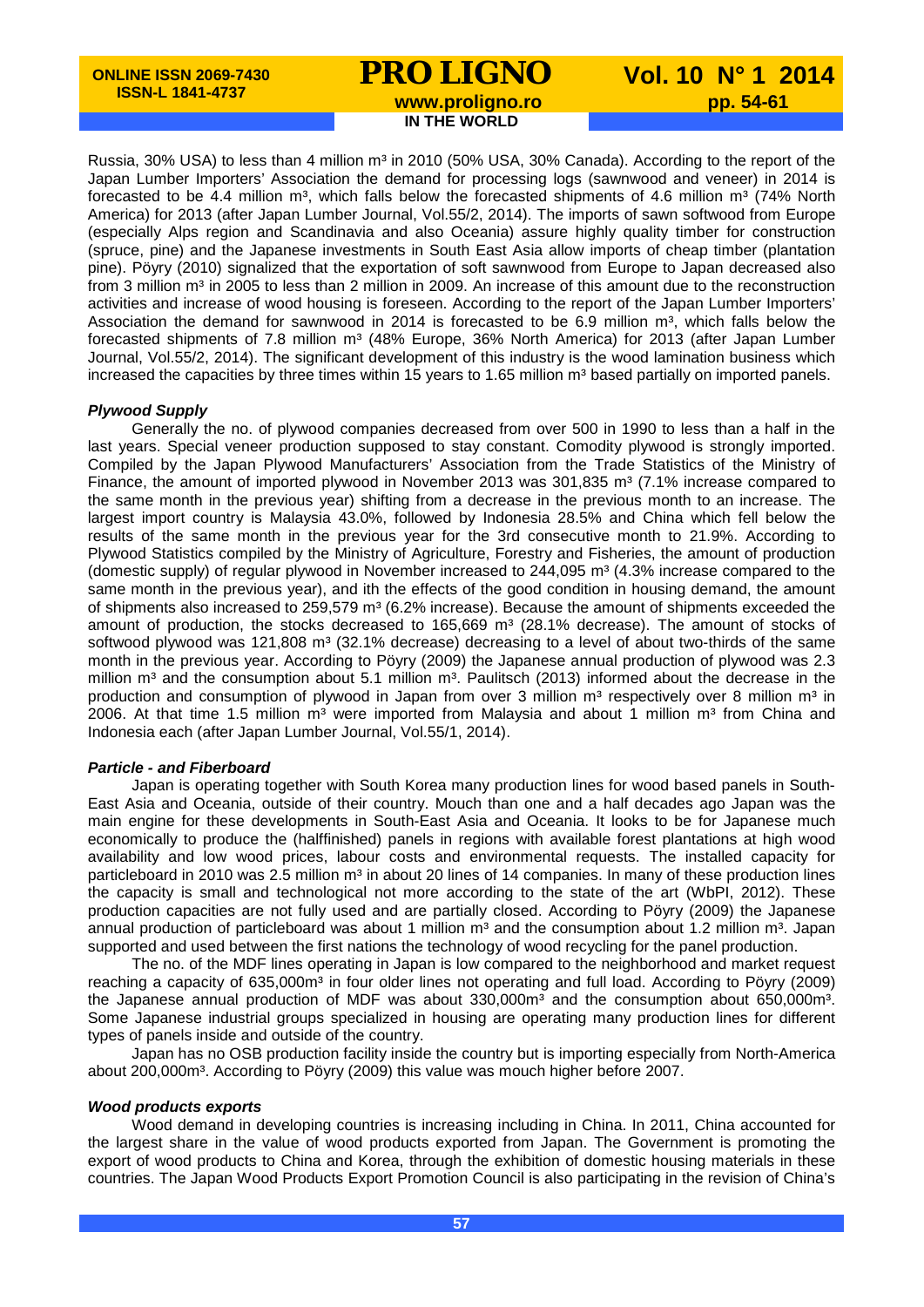## **PRO LIGNO** Vol. 10 N° 1 2014<br>www.proligno.ro pp. 54-61 **IN THE WORLD**

"Wooden Structure Design Standard", to ensure that Japan's domestic wood species are included in the Standard.

#### *Housing sector*

Very positively report about the prefabricated housing built starts for sale shows an significant increase from approx. 169,000 houses in 2009 to about 260,000 in 2013. From about 975,000 housing starts in 2013 about 540,000 homes were made from a wooden structure (Japan Lumber Journal, Vol.55/1, 2014). Approximately 40% of Japan's wood demand is used for building construction. In particular, the trend of new housing starts of wooden houses significantly influences wood demand as a whole. Recently, major housing companies have begun to use domestic wood more aggressively in their business activities. The Forestry Agency is promoting local housing projects through the cooperation among forest owners, log producers, lumber producers, and local home builders who are willing to use local wood products. In October 2010, new legislation to promote wood use in public building was enacted. According to the legislation, the Government is promoting wooden structures and wooden interior decorations in public buildings as long as possible. Further, the governmental ministries and local governments are developing their own policies to increase the use of wood in public buildings. In May 2011, the Ministry of Land, Infrastructure, Transport and Tourism (MLIT) developed the "Planning and Designing Standard of Wooden Constructions" as a technical standard on the construction and repair of wooden buildings by the Government. This also allows the easy use of CLT, mainly designed and produced in Europe, and the issuing of JAS draft (September 2013) (Japan Lumber Journal, Vol.54/20, 2013).

#### *Furniture imports*

Japan's imports of office, kitchen and bedroom furniture (HS 9403.30) calculated for one month (November 2012) totalled 24.8 million USD. From this value about 7.3% is the share of the office, 34.2% of kitchen and 58.5% of bedroom furniture. This different structure of furniture compared to Europe is to understand according the very limited leaving space and different tradition for eating and sitting. Of imports of furniture in 2012 Chinese manufacturers provided 56.9% of bedroom, Vietnamese about 37.5% from kitchen followed by Indonesia, Philippines and Malaysia (Japan Lumber Journal, Vol.54/1, 2013)

#### *Pulp and paper*

The pulp and paper became a very strategic industry of Japan, ranked number 13 between the largest manufacturing industries with a total of 68 billion USD absorbing about 35,000 employees. Currently Japan is placed on the 3<sup>rd</sup> rank and produces about 31 million t of paper. The pulp industry was 2006 about 10.6 million tons in 21 production lines. At the same time Japan imported about 2.5 million t, especially from Canada (34.7%), USA (24.8%), Brazil (13.6%) amd New Zeeland (9.7%). The paper and paperboard industy counted about 420 units in the same year. Japan exported about 3.7 million t of recovered paper (83.8% China). Japan consumption of paper and cardboard was 2006 about 250 kg/person, worldwide on  $3^{\text{rd}}$  place after US (300kg/p) and Sweden (265kg/p) together with Germany and Austria (Hidayat 2007).

#### **JAPANESE HIGHER EDUCATION IN WOOD SCIENCE**

Japan exist has many centers of higher education in wood science, mostly included in to agricultural and forestry faculties. Due to the relocation of wood processing businsses outside the country, maintaining only the final processing of parts inside Japan and the increase of imports for forest products, the number of students in this field decreased too. This development imposed nowadays the merging of institutes dealing with wood in new departments which are not more containing "wood" in their name. The study programs also in this field were influenced by the American system of bachelor (undergraduate), master (graduates) and PhD. The university study is not free of charges.

#### *Kyoto University, Faculty of Agriculture, Department of Forest and Biomaterials Science* [\(http://www.kais.kyoto-u.ac.jp/e/modules/tinycontent0/\)](http://www.kais.kyoto-u.ac.jp/e/modules/tinycontent0/)

Kyoto University, Faculty of Agriculture, Department of Forest and Biomaterials Science includes the following study directions: Biomaterials Design, Wood Processing, Fibrous Biomaterials, Tree Cell Biology, Chemistry of Composite Materials and The Chemistry of Biomaterials. The Laboratory for Wood Processing is concerned with this main subjects: Fundamental problems in wood machining (wood cutting, wood drying, surface roughness etc.), Improvements of woodworking machines and cutting tools and automatization of machining process (FEM, pattern recognition etc.), Scanning of wood and wood based materials (coustic emission, Xray-CT, millimeter-wave etc.). This department together with the Japan Wood Research Society are publishing the prestigious Journal of Wood Science in Springer, Tokyo.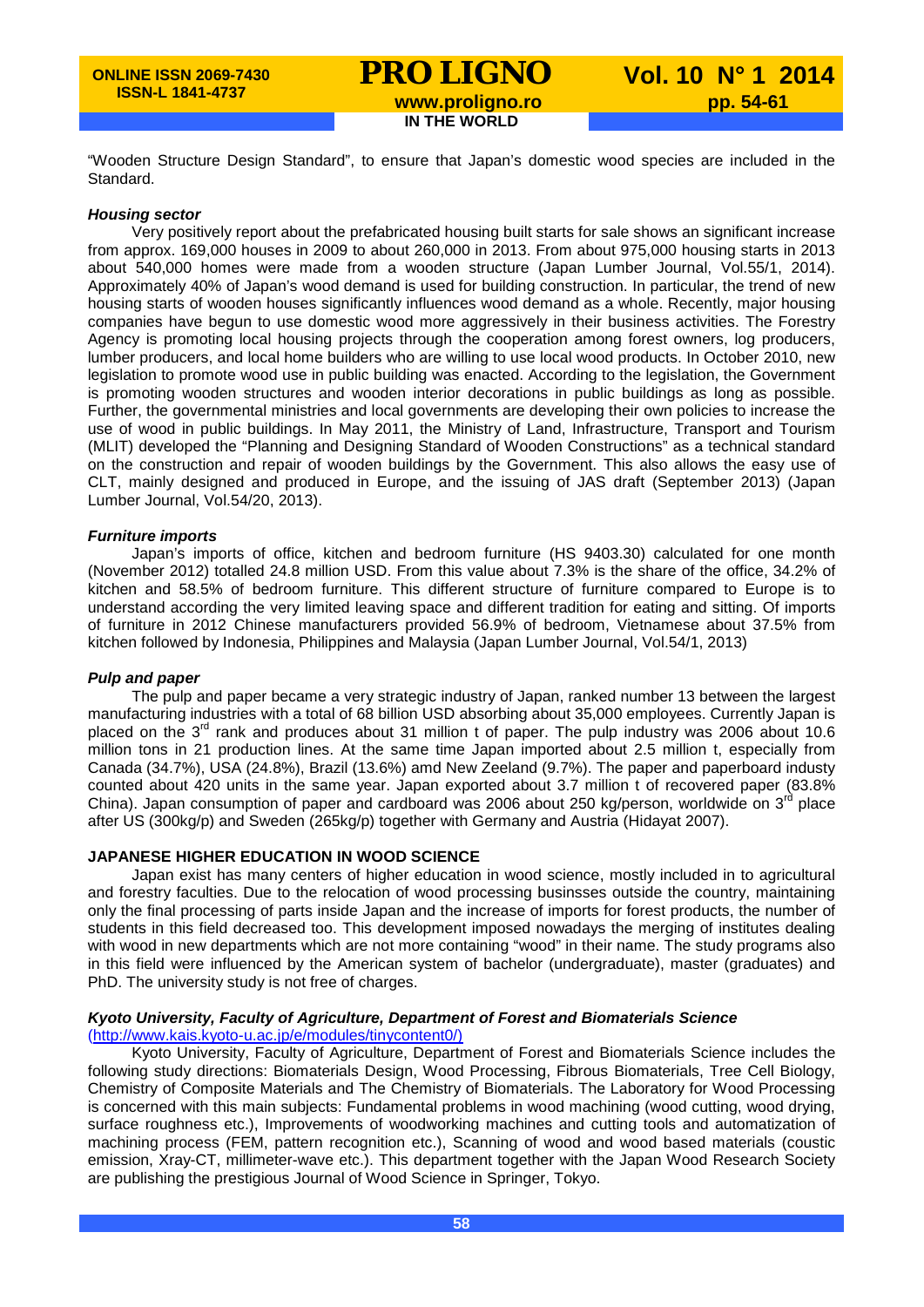# **PRO LIGNO** Vol. 10 N° 1 2014<br>www.proligno.ro pp. 54-61

**IN THE WORLD**

### *Hokkaido University, Faculty of Agriculture, Environment and Forest Resources Science*

#### [\(http://www.agr.hokudai.ac.jp/\)](http://www.agr.hokudai.ac.jp/)

At the Forest Science Department of Hokkaido University, Faculty of Agriculture, the focus is in forest and use of its products based on both of natural science and social science by fieldworks availing vast research forest, in addition to lectures and experiments inside the university. One of the fields of this department is the Laboratory of Timber Construction. Its current research activities are Mechanical Timber Joints, Static and Dynamic Resistance of Timber Construction, Effective Sustainable Use of Regional Wood Resources.

#### *Kyusyu University, School of Agriculture, Forest Bioscience*

[\(http://www.agr.kyushu-u.ac.jp/\)](http://www.agr.kyushu-u.ac.jp/)

Following departments are included at School of Agriculture of Kyusyu University,: Wood Science, Forest Chemistry & Biochemistry, Biomaterial Science, Bioresources Chemistry, Biomacromolecular Materials and Wood Material Technology.

#### *University of Tokyo, Institute of Agriculture, Environmental and Resource Science Course* [\(http://www.a.u-tokyo.ac.jp/english/index.html\)](http://www.a.u-tokyo.ac.jp/english/index.html)

At University of Tokyo, Department of Biomaterial Sciences, is the Laboratory of Wood based Materials & Timber Engineering. A major in Wood Science and Timber Engineering is provided.

#### *Tokyo University of Agriculture and Technology, Faculty Agriculture, Division of Natural Resources and Ecomaterials*

[\(http://www.tuat.ac.jp/en/department/agriculture/20130228092850/index.html\)](http://www.tuat.ac.jp/en/department/agriculture/20130228092850/index.html)

Within the Division of Institute of Agriculture undergraduate students of Department of Environmental and Natural Resource Sciences, master course students of Department of Natural Resources and Ecomaterials and doctoral course students of The United Graduate School of Agriculture are teached. The United Graduate School is an independent three-year Doctoral Course consist of a consortium of the agricultural faculties of three national universities of Ibaraki University, Utsunomiya University and TUAT. The division now consists of 6 professors, 5 associate professors and 3 assistant professors of which 10 teach and research wood science and technology. The average numbers of students per year for undergraduate, master's course and doctoral course are 65, 30 and 5, respectively.

#### *Nagoya University, Agricultural Science, Dept. of Biosphere Resources Science*

[\(http://www.agr.nagoya-u.ac.jp/index-e.html\)](http://www.agr.nagoya-u.ac.jp/index-e.html)

Dept. of Biosphere Resources Science from Nagoya University includes the Laboratory of Biomaterial Engineering, Laboratory of Biomass Resource Utilization, Laboratory of Forest Chemistry, Laboratory of Timber Engineering and Laboratory of System Engineering for Biology.

### *Shizuoka University, Faculty of Agriculture, Department for Wood Science*

[\(http://www.agr.shizuoka.ac.jp/index\\_e.html\)](http://www.agr.shizuoka.ac.jp/index_e.html)

Shizuoka Shizuoka University has about 10,000 students in nine faculties. The Faculty of Agriculture accept yearly about 150 new sudents. 40 of them like to specialize in Environment and Forest Resources Science. The Department for Wood Science has four laboratories: Wood Physics, Wood Composites, Wood Chemistry and Wood Adhesion.

#### *Professional Association*

Forestry and Forest Products Research Institute, Japan, [http://www.ffpri.affrc.go.jp/e\\_version/index-e.html](http://www.ffpri.affrc.go.jp/e_version/index-e.html) Japanese Forest Society,<http://www.forestry.jp/> Japan Wood Research Society,<http://www.jwrs.org/> Japan Technical Association of the Pulp and Paper Industry,<http://www.japantappi.org/> Japan Wood Preserving Association,<http://wwwsoc.nii.ac.jp/jwpa/> Wood Technological Association of Japan,<http://www.jwta.or.jp/> Society of Fiber Science and Technology,<http://www.fiber.or.jp/index.html> Society of Materials Science, Japan,<http://www.jsms.jp/>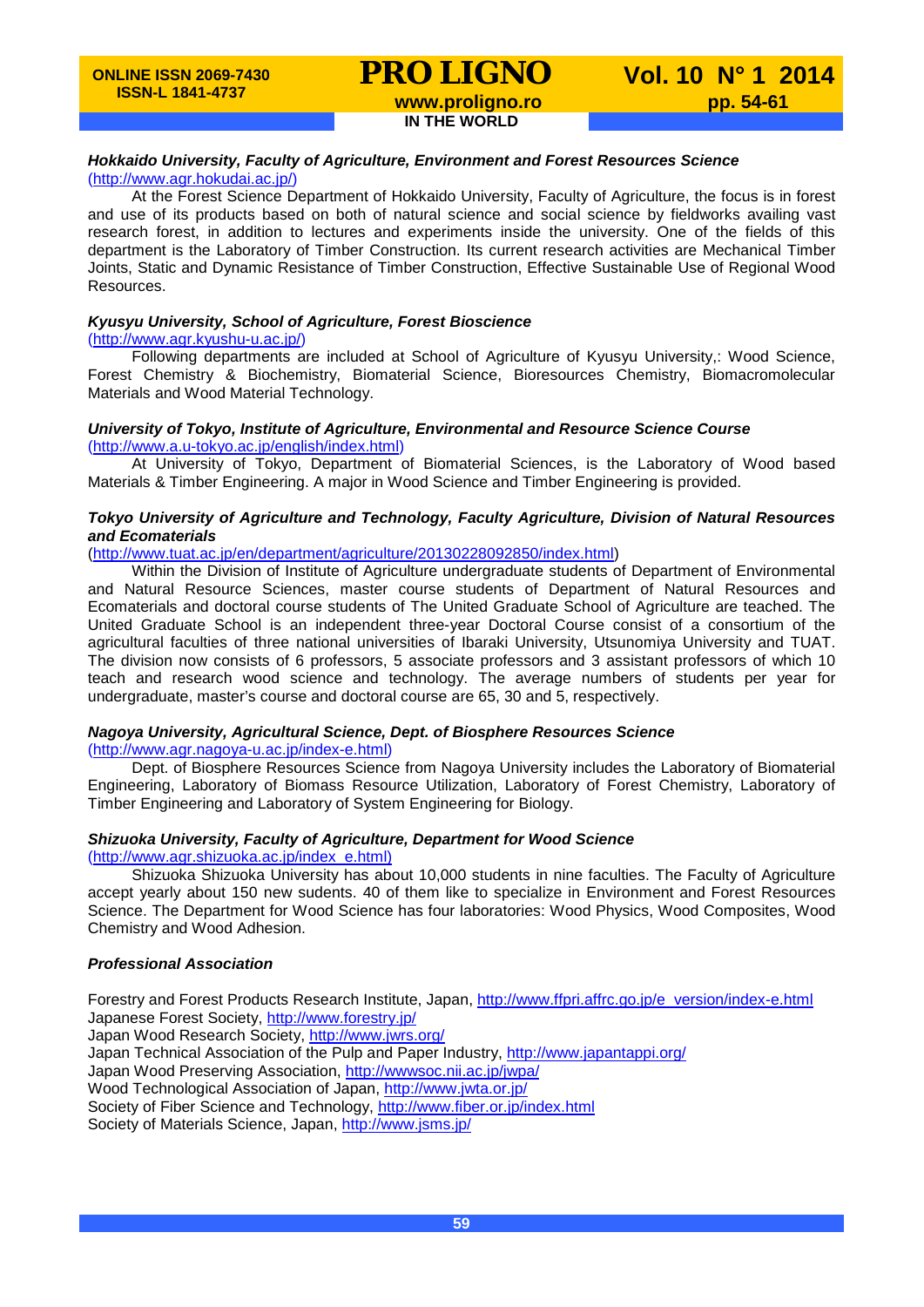## **PRO LIGNO** Vol. 10 N° 1 2014<br>www.proligno.ro pp. 54-61 **IN THE WORLD**

#### **REFERENCES:**

Barbu MC (2011) Current developments in the forestry and wood industry. PRO LIGNO 7(4):111-124.

Barbu MC (2012) Developments of Wood Markets – Resizing of Timber Industry. Proceeding of the International Convention of Society of Wood Science and Technology and International Center of Bamboo and Ratan, Beijing, China, 27-31 August.

Barbu MC, Irle M, Reh R (2014) Wood-based Composites, Chapter 1 in Research Developments in Wood Engineering and Technology, edited by Aguilera, A. and Davim, P., IGI Global, Engineering Science Reference. Hershey, PA.

Eurostat (2011) Forestry in the EU and the world - a statistical portrait. Stastical book. Publications Office of the European Union.

Forestry Agency, Japanese Ministry of Agriculture, Forestry and Fisheries (2011) Annual report on forest and forestry in Japan.

Hidayat H (2007) Pulp and paper industries in Japan and Indonesia. Institute of Developing Economies. Japan External Trade Organization. V.R.F. Series, No.427.

Irle M, Barbu MC (2010) Wood-based Panel Technology, Chapter 1 in Thömen, H. et.al. "Wood based Panels – An Introduction for Specialists". Brunel University Press, London. ISBN 978-1-902316-82-6.

Irle MA, Barbu MC, Reh R *et al*. (2013) Wood Composites, Chapter 10 in Handbook of Wood Chemistry and Wood Composites, 2nd Edition, edited by Rowell RM, CRC Press Taylor and Francis Group.

Paulitsch M (2013) Nachhaltigkeit gilt nur für Holz. Holz-Zentralblatt no. 11, pp. 273.

2010: Globale Rohstoffmärkte und die Interessen der Holzimport- und Exportwirtschaft. Jaakko Pöyry at Außenhandelstag, 16 April, Bremen, Germany.

2011: Forestry in the EU and the world – A statistical portrait. Agriculture and Fisheries. Statistical books. Publications Office of the European Union, Luxembourg.

2011: Wood pellets – Becoming a global commodity. Jaakko Pöyry multliclient study.

<http://www.asahi.com/osaka/021102z.html>

<http://www.capa.ne.jp/a-bank/sirakami/>

<http://www.greenpeace.or.jp/>

<http://www.gsi.go.jp/>

<http://www.infoaomori.ne.jp/~nagainpo/>

<http://www.infobears.ne.jp/rinkuma/index.html>

<http://www.japantappi.org/e/>

http://www.jlj.gr.jp/

<http://www.jomon.ne.jp/~misago/index02.html>

<http://www.kyoboku.com/essay/jyoumon.html>

<http://www.maff.go.jp/>

<http://www.nava21.ne.jp/~yamabun/yakutop.html>

<http://www.pref.aomori.jp/sirakami/>

<http://www.realwave-corp.com/index2.htm>

<http://www.rinya.maff.go.jp/>

[http://www.rinya.maff.go.jp/j/kikaku/hakusyo/19hakush/pdf/19\\_e.pdf](http://www.rinya.maff.go.jp/j/kikaku/hakusyo/19hakush/pdf/19_e.pdf)

[http://www.rinya.maff.go.jp/j/kikaku/hakusyo/20hakusho/pdf/20\\_e.pdf](http://www.rinya.maff.go.jp/j/kikaku/hakusyo/20hakusho/pdf/20_e.pdf)

<http://www.sizenken.biodic.go.jp/isan/y041.htm>

[http://www.stat.go.jp](http://www.stat.go.jp/)

<http://www.toonippo.co.jp/kikaku/shirakami/index.html>

http://www.wbpionline.com/

<http://www.wsk.or.jp/index.html>